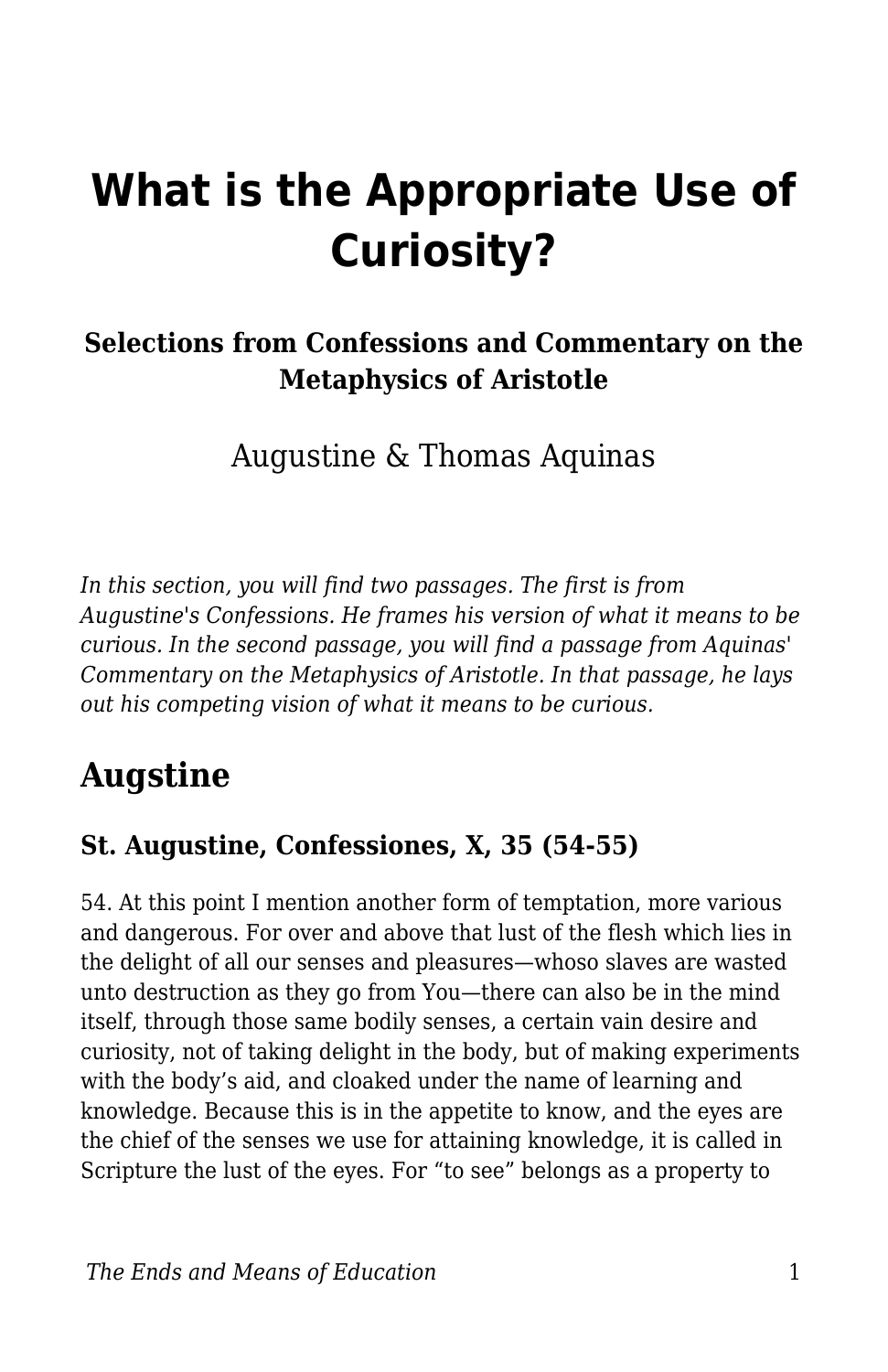the eyes; yet we apply the word also to the other senses, when we use them for gaining knowledge. Thus we do not say: "Hear how it flashes," or "Smell how bright it is," or "Taste how it shines," or "Touch how it glows": because all these things are said to be seen. Yet we do not say only "See how it shines," something that only the eye can perceive; but also "See how it sounds," "See how it smells," "See how it tastes," "See how hot it is." Thus the experience of the senses as a whole, as has been said, is called the lust of the eyes, yet we apply it to the other senses by analogy when they are in pursuit of the truth about anything.

55. In this it is easy to distinguish between the way in which the senses serve pleasure and the way in which they serve curiosity. Pleasure goes after objects that are beautiful to see, hear, smell, taste, touch, but curiosity for the sake of experiment can go after quite contrary things, not in order to experience their unpleasantness, but through the mere itch to experience and find out. What pleasure can there be in seeing a mangled corpse, which is only horrible? yet if there happens to be one anywhere about, people flock to it to be saddened and sickened: indeed they are in terror that they may dream about it. So that you would think that when they are awake they would not go to see it unless either they were dragged there by force, or some false report that the sight was beautiful had drawn them. It is the same with the other senses which it would be long to follow up. Because of this disease of curiosity you have the various freaks shown in the theatres. Thus men proceed to investigate the phenomena of nature—the part of nature external to us—though the knowledge is of no value to them: for they wish to know simply for the sake of knowing. We have a similar thing when for the sake of the same perverted learning inquiry is made by way of magic. And the same happens even in religion: God is tempted when signs and wonders are demanded, not for any purpose of salvation, but solely for the experience of seeing them.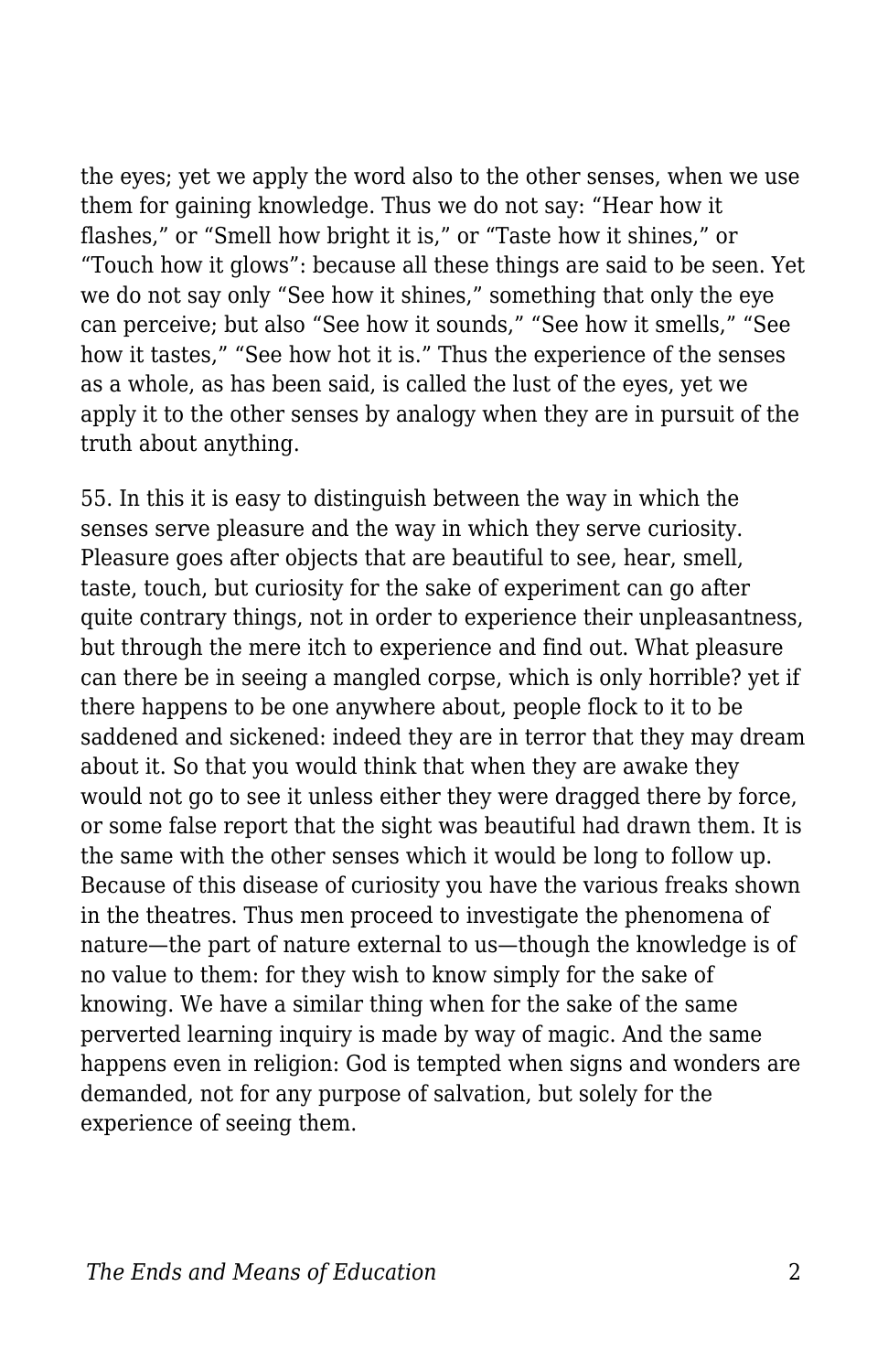# **Reflection Question**

Few today would frame "experiment" in such a negative light, but Augustine raises an interesting question. What is the limit to the type of things that you can justify learning just because you wanted to know them? Can I find out your social security number just because I want to know?

# **Aquinas**

### **St. Thomas Aquinas, Commentary on the Metaphysics of Aristotle, Lesson 1**

1. [Aristotle] says, first, that the desire to know belongs by nature to all men.

2. Three reasons can be given for this. The first is that each thing naturally desires its own perfection. Hence matter is also said to desire form as any imperfect thing desires its perfection. Therefore, since the intellect, by which man is what he is, considered in itself is all things potentially, and becomes them actually only through knowledge, because the intellect is none of the things that exist before it understands them, as is stated in Book III of The Soul; so each man naturally desires knowledge just as matter desires form.

3. The second reason is that each thing has a natural inclination to perform its proper operation, as something hot is naturally inclined to heat, and something heavy to be moved downwards. Now the proper operation of man as man is to understand, for by reason of this he differs from all other things. Hence the desire of man is naturally inclined to understand, and therefore to possess scientific knowledge.

4. The third reason is that it is desirable for each thing to be united to its source, since it is in this that the perfection of each thing consists.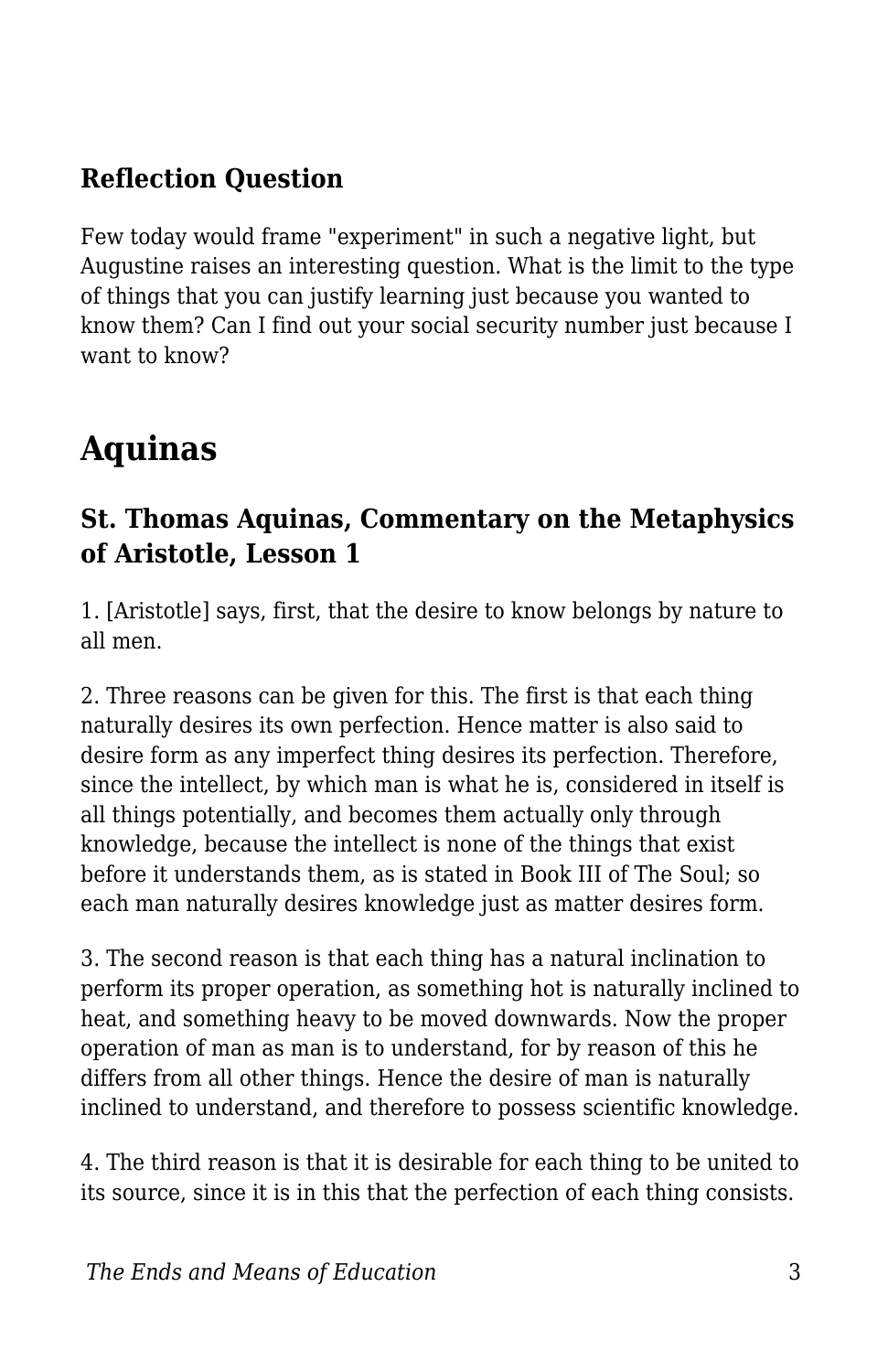This is also the reason why circular motion is the most perfect motion, as is proved in Book VIII of the Physics, because its terminus is united to its starting-point. Now it is only by means of his intellect that man is united to the separate substances, which are the source of the human intellect and that to which the human intellect is related as something imperfect to something perfect. It is for this reason, too, that the ultimate happiness of man consists in this union. Therefore man naturally desires to know.

## **Reflection Question**

What do you see as the main points of contrast between Augustine and Aquinas?

## **Attributions**

The full book of Augustine's Confessions Translated by Rev. Dr. E.B. Pusey can be found online with Google books. The entirety of Aquinas' Commentary translated by John P. Rowan can be found in the Priory archives. A special thanks to Michael Arts for his assistance in compiling this abridgment.